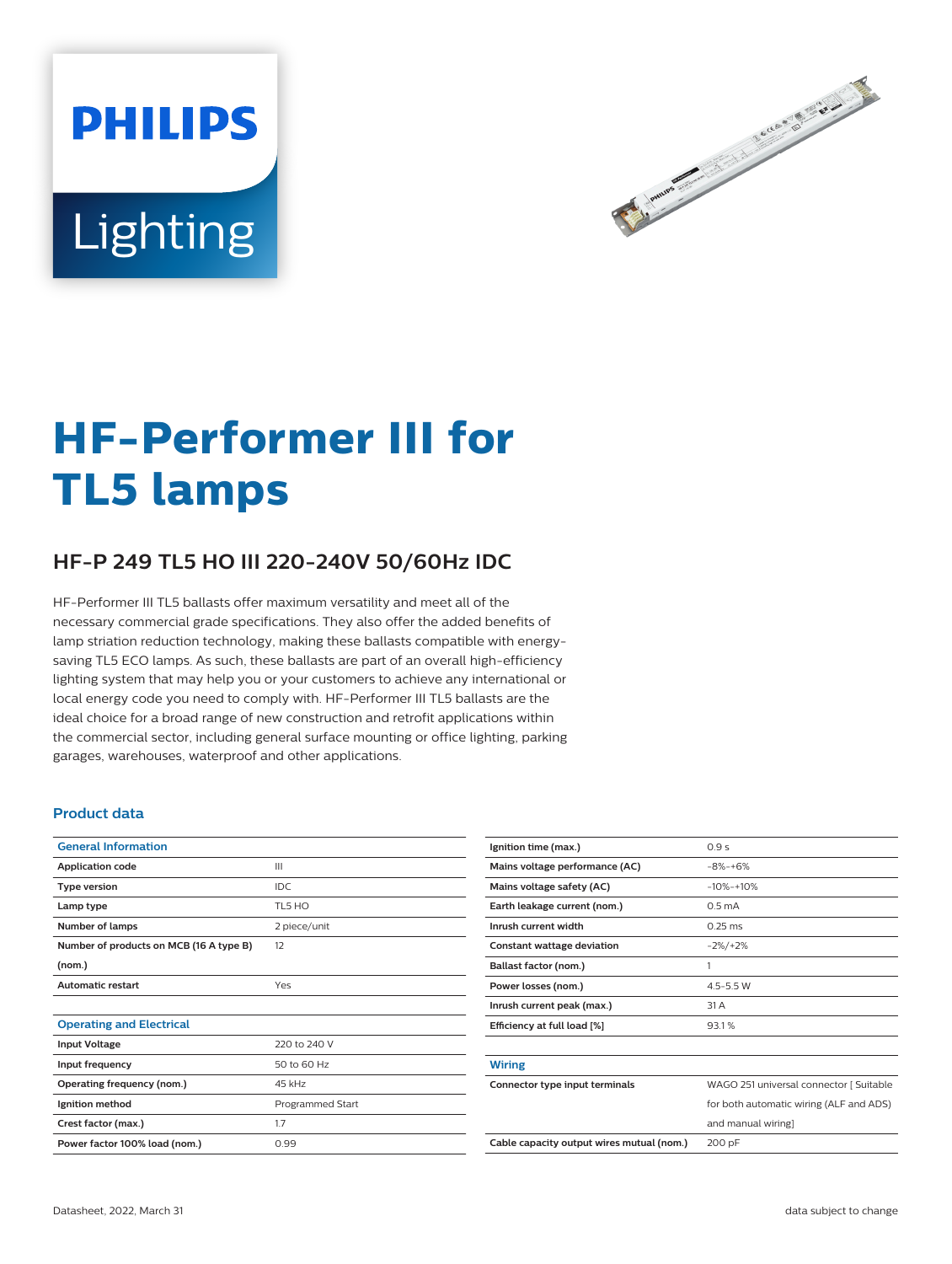## **HF-Performer III for TL5 lamps**

| Connector type output terminals             | WAGO 251 universal connector [ Suitable |  |  |  |
|---------------------------------------------|-----------------------------------------|--|--|--|
|                                             | for both automatic wiring (ALF and ADS) |  |  |  |
|                                             | and manual wiring]                      |  |  |  |
| Cable length hot-wiring                     | $0.75$ m                                |  |  |  |
| Wire strip length                           | 8.0-9.0 mm                              |  |  |  |
| Dual fixture master/slave                   | Not applicable [ Master/Slave oper. not |  |  |  |
|                                             | applicable]                             |  |  |  |
| Input terminal cross section                | $0.50 - 1.00$ mm <sup>2</sup>           |  |  |  |
| Output terminal cross section               | $0.50 - 1.00$ mm <sup>2</sup>           |  |  |  |
| Cable capacity output wires to earth (nom.) | 200 pF                                  |  |  |  |
|                                             |                                         |  |  |  |
| <b>System characteristics</b>               |                                         |  |  |  |
| Rated ballast-lamp power                    | 49 W                                    |  |  |  |
| Rated lamp power on TL5                     | 101 W                                   |  |  |  |
| System power on TL5                         | 106.5 W                                 |  |  |  |
| Lamp power on TL5                           | 102.5 W                                 |  |  |  |
| Power loss on TL5                           | 5.5 W                                   |  |  |  |
| Rated lamp power on TL5 ECO                 | 45 W                                    |  |  |  |
| System power on TL5 ECO                     | 97.5 W                                  |  |  |  |
| Lamp Power on TL5 ECO                       | 93W                                     |  |  |  |
| Power loss on TL5 ECO                       | 4.5 W                                   |  |  |  |
|                                             |                                         |  |  |  |
| <b>Temperature</b>                          |                                         |  |  |  |
| T-ambient (max.)                            | 60 °C                                   |  |  |  |
| T-ambient (min.)                            | $-25$ °C                                |  |  |  |
| T storage (max.)                            | 80 °C                                   |  |  |  |
| T storage (min.)                            | $-40 °C$                                |  |  |  |
| T-case lifetime (nom.)                      | 80 °C                                   |  |  |  |
| T-Case maximum (max.)                       | 80 °C                                   |  |  |  |
| T-Ignition (max.)                           | 60 °C                                   |  |  |  |
| T-Ignition (min.)                           | $-25$ °C                                |  |  |  |
|                                             |                                         |  |  |  |
| <b>Mechanical and Housing</b>               |                                         |  |  |  |
| <b>Housing</b>                              | L360x30x22                              |  |  |  |
|                                             |                                         |  |  |  |
| <b>Emergency Operation</b>                  |                                         |  |  |  |
| Nominal light output after 60 seconds       | 100% of EBLF                            |  |  |  |
| Battery voltage lamp ignition               | 198-254 V                               |  |  |  |
| Normal operating voltage (DC)               | 220-240 V                               |  |  |  |

| Battery voltage lamp operation        | 176-254                              |  |  |  |
|---------------------------------------|--------------------------------------|--|--|--|
| Battery voltage guaranteed operation  | 176-275 V                            |  |  |  |
| Battery voltage guaranteed ignition   | 186-275V                             |  |  |  |
| Emergency ballast lumen factor (EBLF) | 100 %                                |  |  |  |
| (nom.)                                |                                      |  |  |  |
| Nominal light output after 5 seconds  | 50% of EBLF                          |  |  |  |
|                                       |                                      |  |  |  |
| <b>Approval and Application</b>       |                                      |  |  |  |
| Energy efficiency index               | A <sub>2</sub> BAT                   |  |  |  |
| <b>IP</b> classification              | IP 20 [ Ingress Protection 20]       |  |  |  |
| EMI 9 kHz  30 MHz                     | EN55015                              |  |  |  |
| EMI 30 MHz  1,000 MHz                 |                                      |  |  |  |
| Safety standard                       | IEC 61347-2-3                        |  |  |  |
| <b>Performance standard</b>           | <b>IEC 60929</b>                     |  |  |  |
| <b>Quality standard</b>               | ISO 9000:2000                        |  |  |  |
| <b>Environmental standard</b>         | <b>ISO 14001</b>                     |  |  |  |
| Harmonic current emission standard    | IEC 61000-3-2                        |  |  |  |
| <b>EMC immunity standard</b>          | <b>IEC 61547</b>                     |  |  |  |
| <b>Vibration standard</b>             | IEC68-2-6 F c                        |  |  |  |
| <b>Bumps standard</b>                 | IEC 68-2-29 Eb                       |  |  |  |
| <b>Humidity standard</b>              | EN 61347-2-3 clause 11               |  |  |  |
| <b>Approval marks</b>                 | CE marking ENEC certificate VDE-EMV  |  |  |  |
|                                       | certificate                          |  |  |  |
| <b>Temperature marking</b>            | Yes                                  |  |  |  |
| <b>Emergency standard</b>             | IEC 60598-2-22                       |  |  |  |
| Humming and noise level               | $<$ 30 dB(A)                         |  |  |  |
|                                       |                                      |  |  |  |
| <b>Product Data</b>                   |                                      |  |  |  |
| Full product code                     | 872790086347500                      |  |  |  |
| Order product name                    | HF-P 249 TL5 HO III 220-240V 50/60Hz |  |  |  |
|                                       | IDC                                  |  |  |  |
| EAN/UPC - product                     | 8711500881984                        |  |  |  |
| Order code                            | 86347500                             |  |  |  |
| SAP numerator - quantity per pack     | 1                                    |  |  |  |
| Numerator - packs per outer box       | 12                                   |  |  |  |
| <b>SAP</b> material                   | 913713028166                         |  |  |  |
| SAP net weight (piece)                | 0.267 kg                             |  |  |  |